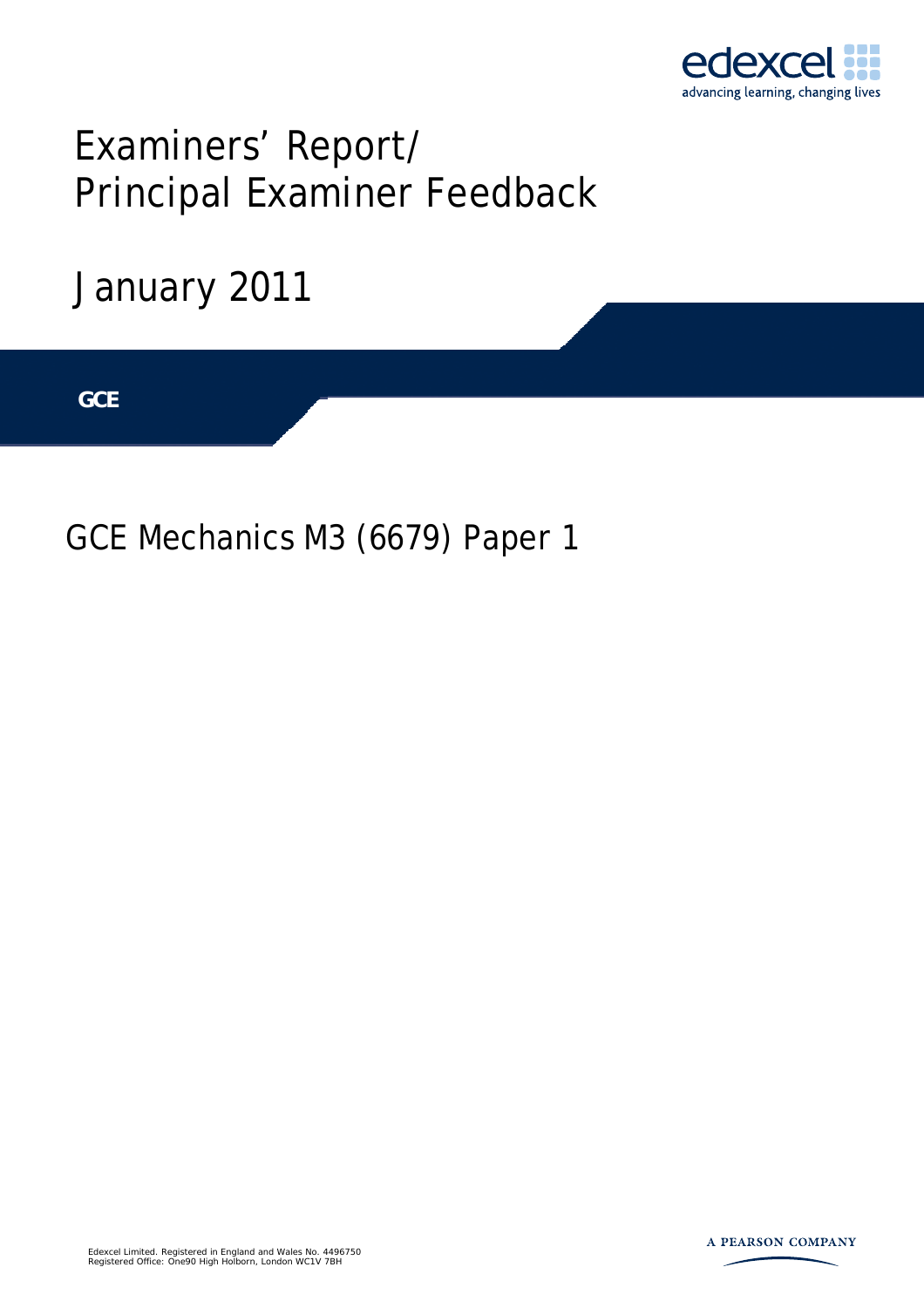Edexcel is one of the leading examining and awarding bodies in the UK and throughout the world. We provide a wide range of qualifications including academic, vocational, occupational and specific programmes for employers. Through a network of UK and overseas offices, Edexcel's centres receive the support they need to help them deliver their education and training programmes to learners.

For further information, please call our GCE line on 0844 576 0025, our GCSE team on 0844 576 0027, or visit our website at www.edexcel.com.

If you have any subject specific questions about the content of this Examiners' Report that require the help of a subject specialist, you may find our Ask The Expert email service helpful.

Ask The Expert can be accessed online at the following link:

http://www.edexcel.com/Aboutus/contact-us/

January 2011 Publications Code UA026582 All the material in this publication is copyright © Edexcel Ltd 2011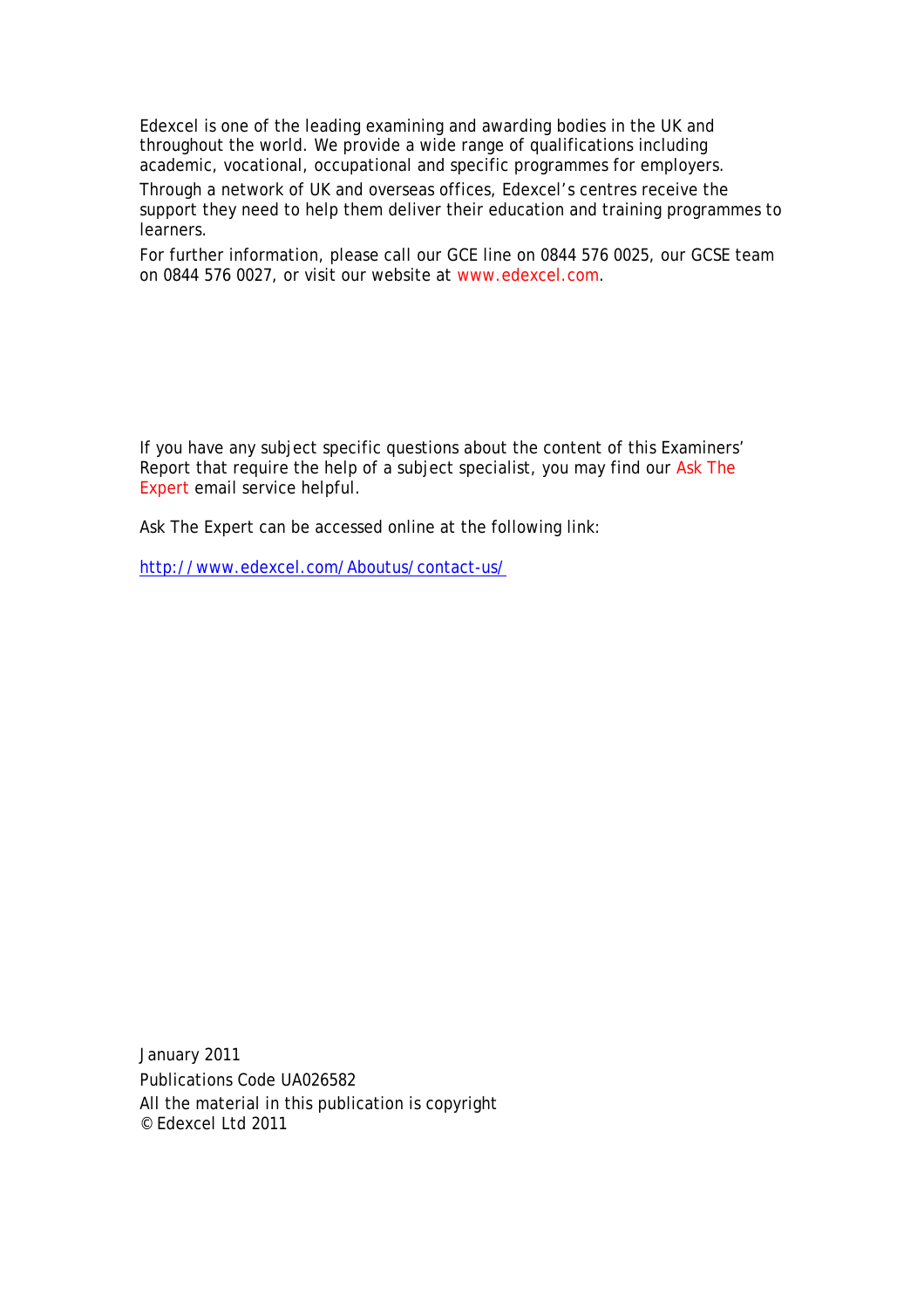# **Mechanics Unit M3 Specification 6679**

#### **Introduction**

The overall standard seemed very high, even though the paper was not unusually straightforward. Algebraic manipulation was good and there were a great many wellexpressed, concise solutions from well-prepared candidates. There were relatively few blank pages or other worthless attempts. The length seemed about right; there were no signs of haste towards the end but neither was there evidence of spare time being used to do questions twice although there were some blank 7(c)s from a few candidates. It was not possible to decide whether these blanks were due to lack of time or an inability to realise where the maximum and minimum tensions occurred.

Some candidates would be well-advised to make more use of the generous space allowed for their solutions. Solutions written in small or poor hand-writing on consecutive lines of the answer booklet can be difficult for examiners to follow and are not easily checked for errors by the candidates either. Well-spaced working tends to contain far fewer mistakes.

Solutions to "show that" questions did not always contain sufficient working to convince the examiner that the candidate would have arrived at the correct answer had it not been given in the question. In some cases it was obvious that the candidate had failed to arrive at the given answer and had either simply introduced extra terms or had tried to correct work but the correction was incomplete.

#### **Report on individual questions**

#### **Question 1**

As intended, this was a straightforward opening question for most candidates. The majority knew that the  $v\frac{d}{d}$ d  $v \frac{dv}{dt}$ *x* form of the acceleration was needed and proceeded to a correct integration and then obtained a correct value for the constant. Some candidates integrated  $\frac{d}{dx}$ d *v x* , obtaining  $v = ...$ , leading to an incorrect solution. Occasionally  $\frac{d}{dx}$ d *v t* was seen, resulting in a zero score on this question. Virtually all candidates set  $v = 0$  and managed to solve the resulting quadratic although some made hard work of solving even the correct quadratic.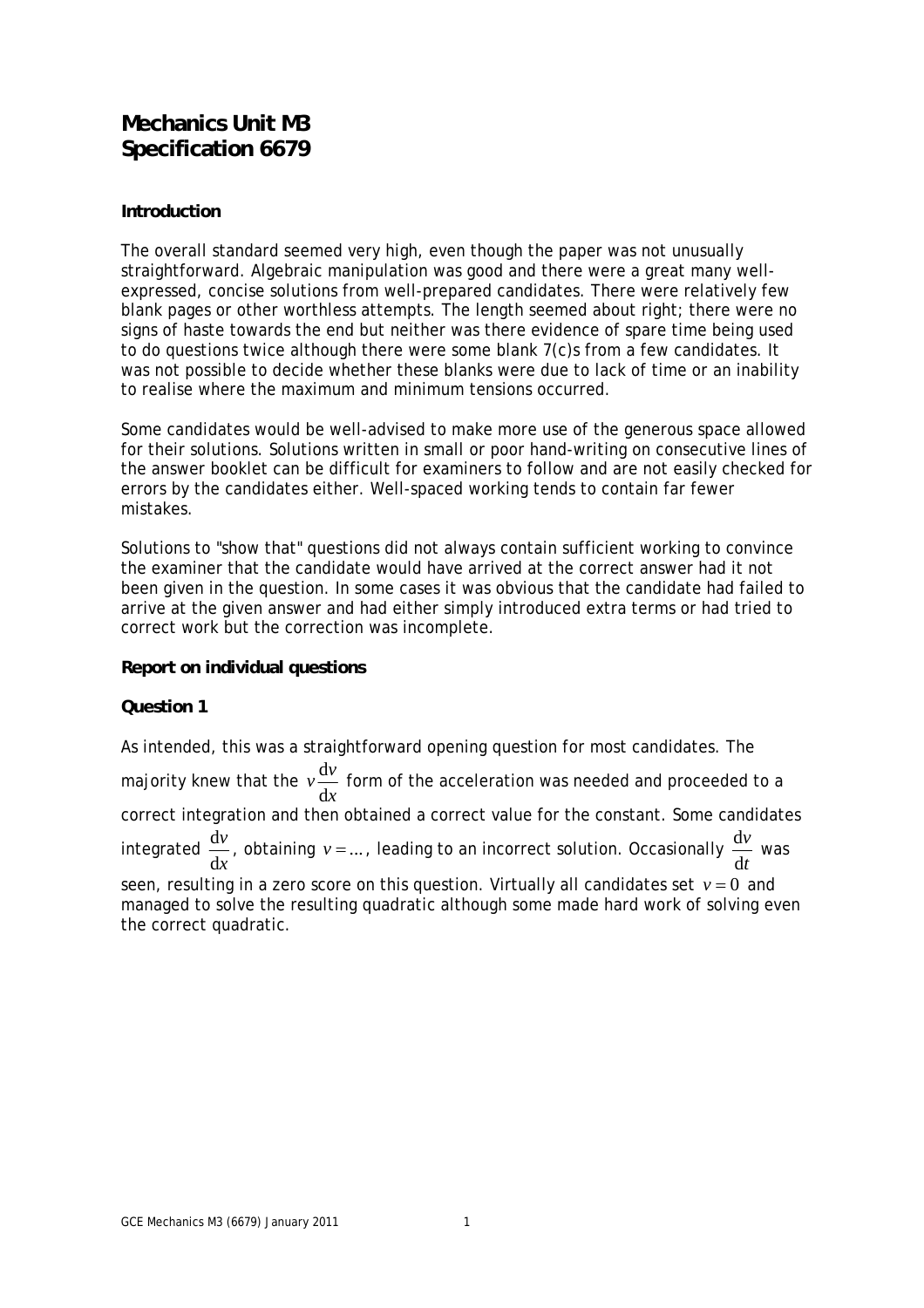# **Question 2**

Part (a) was usually successful. Very few candidates failed to get the masses correct (a very small number considered the volumes of the shapes) but some managed to interchange the distances. Most candidates took moments about the centre of the common face, but some successfully took moments about either end of the toy.

Very poor diagrams did not help with the solution of part (b). Basic geometry/trigonometry let many candidates down as they took the slant edge to be 2*r* and/or put the  $30^{\circ}$  angle in the wrong place. Most attempts tried to set up a moments equation about *B* but few of these led to a correct result. The best students realised that the forces were parallel and so taking moments about *O* or the centre of mass of the combined toy allowed them to use measurements along the axis and thereby avoid complicated trigonometry. These students used surds confidently and quickly arrived at a correct result. The candidates who found the centre of mass of the combined shape and then used that, in conjunction with 30° to work out the value for  $\lambda$  also achieved a higher than average success rate.

# **Question 3**

Part (a) was almost always right, the only occasional errors occurring in integrating  $e^{2x}$ .

A few failed to realise that  $\left( e^x \right)^2$  was  $e^{2x}$  and similar small numbers missed the  $\frac{1}{\epsilon}$ 2 when

integrating. Some of these "corrected" their error by quoting the volume formula as

 $\frac{1}{\pi} \int \pi y^2 dx$  $\frac{1}{2} \int \pi y^2 dx$  and so lost everything. The method for (b) was also well known but there were

quite frequent mistakes. Most errors occurred in the integration by parts, often as a result of trying to substitute the limits and simplify without writing all the detailed steps. There were inevitably some incorrect formulae quoted, the most common of which was for the *x*-coordinate of the centre of mass of an area. Some started with a mixture of

formulae such as  $\frac{J}{\int x^2}$ d d *xy x*  $y^2dx$ ∫  $\int y^2 dx$  but all such errors were in the minority. A few students left  $\int y^2 dx$ 

answers in terms of e, one or two gave answers to 4sf. A small minority appeared not to have covered the necessary C4 integration as they had no idea of how to integrate by parts.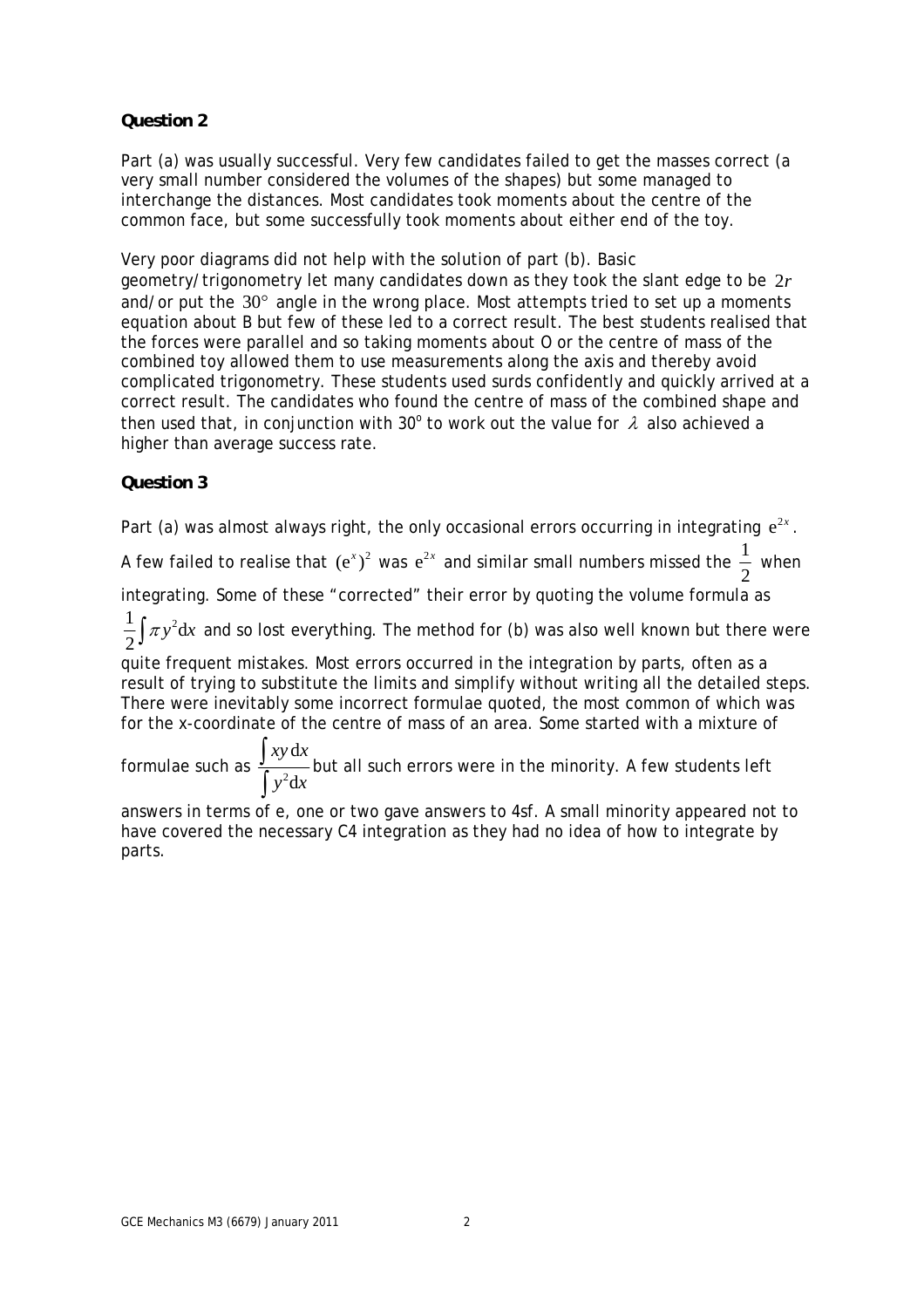## **Question 4**

The specification for this unit states that "proof that a particle moves with simple harmonic motion in a given situation may be required (i.e. showing that  $\ddot{x} = -\omega^2 x$ )". It was clear from many of the attempts seen for part (a) of this question that not all students are aware of this. While many did complete the necessary differentiation and final substitution, although not always correctly, some used  $v$  and  $a$  instead of  $\dot{x}$  and  $\ddot{x}$ . Full marks could have been gained had *a* been replaced with *x* for the final statement, but many failed to do this. Part (b) was usually correct, although some who had incorrect final results in (a) used an incorrect  $\omega$  to obtain the period. Most used  $v = a\omega$  and obtained the correct result in part (c). Part (d) also rarely produced problems, the most frequent error being to add the two times instead of subtracting. A few candidates had their calculators in degree mode here.

# **Question 5**

This question was answered well by most candidates. Only in rare cases did candidates fail to recognise that the angle was 45 degrees. Similarly, in only a few cases, some students considered the tensions to be equal. In general, candidates were able to find the equation of motion, vertical resolution and value for *r* correctly. However, some computational errors were made collecting terms which led to a loss of accuracy. In most cases, those who gained the marks for part (a) understood that the tension had to be greater than zero in the lower string and so were able to answer part (b) correctly as well. In some instances, students confused themselves by comparing the two tensions instead.

The students who simplified their equations before trying to eliminate a tension achieved a better rate of success at getting the correct tensions - many quickly spotted the simplified version of the horizontal resolution obtained by cancelling sin (or cos) 45. It was disappointing to see students get all of the mechanics in place and then fall down on processing. A small number of students tried to resolve along the strings but failed to resolve the acceleration. Some did not read the question and left final answers in terms of "*r*" instead of "*l*".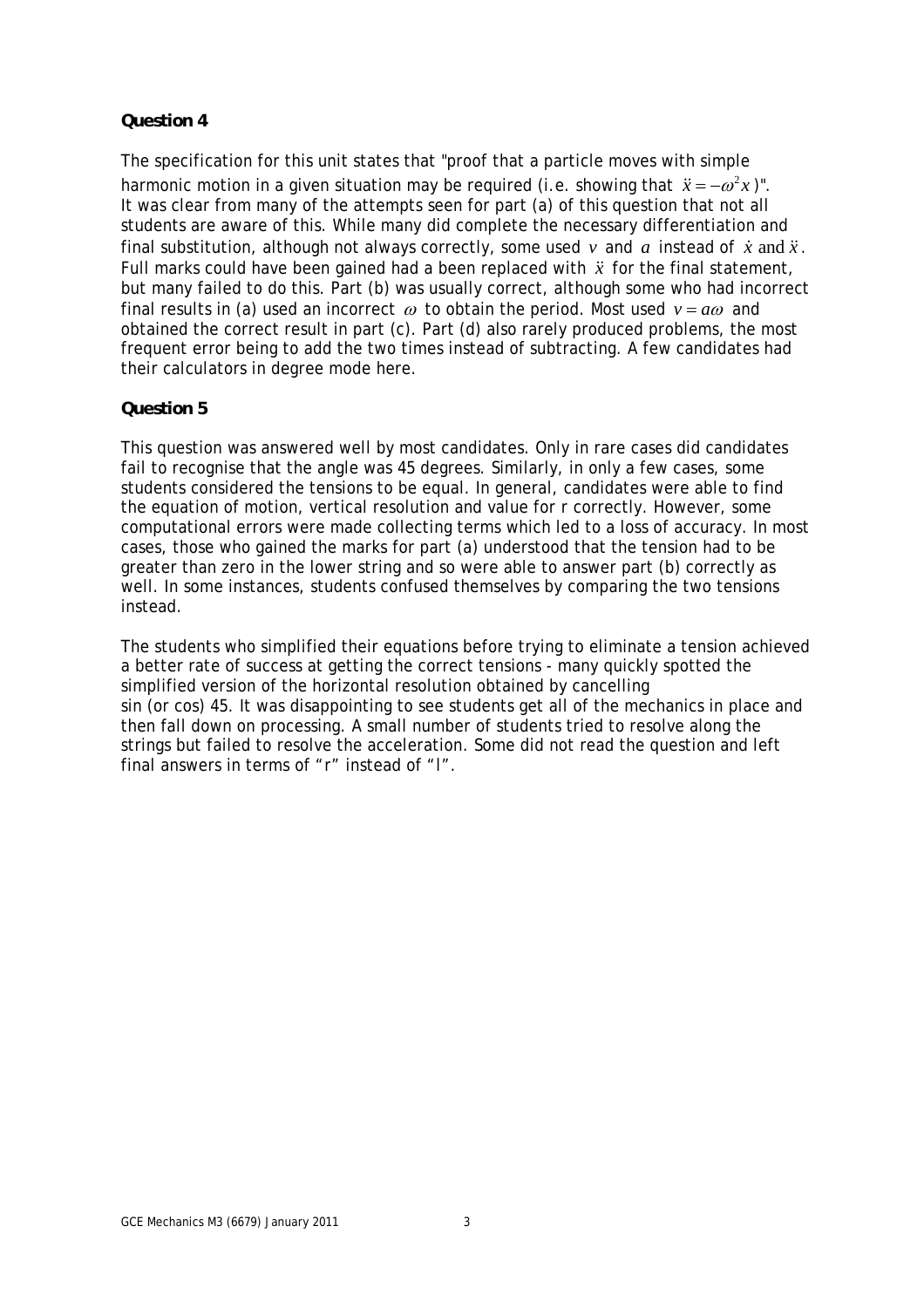# **Question 6**

Part (a) was answered quite well although in some cases excessively convoluted work was done to produce the correct value of *k* rather than obtaining the tension using Hooke's Law and separately from resolving vertically and then equating. A very small number treated the problem as a single string of length 2*l*, and when they did, they often mixed up the extension for the double string with the natural length of the single one.

In part (b), some candidates had difficulty finding the new initial extension – a few

continued to use the  $\frac{1}{1}$ 4 *l* they had found in part (a). A few candidates used the single string approach but too many using two strings failed to double the EPE they had found. Many candidates failed to realise that the mass of the ball was 3*m* resulting in errors in PGE and KE; some candidates even had 3*m* for the mass in one energy term and *m* for the mass in the other. It was rare to see a candidate attempting to solve this part of the question by any method other than using energy considerations. Those who did quickly ran into problems. A solution by SHM requires SHM to be proved, not just stated as a fact, and use of the equation of motion should include a variable acceleration. Either approach requires much work!

#### **Question 7**

Part (a) caused few problems but having the answer given in the question helped a few with convenient changes in signs. Apart from a few who used  $v^2 = u^2 + 2as$ , it was done very successfully, if not always convincingly. Many students made things more complicated than needed by using various reference lines for the potential energy rather than simply finding the height fallen.

Part (b) was generally answered well but again, having a given answer helped some candidates choose a correct value for  $\cos \theta$ . Some tried  $T > 0$  as the required condition even though they were given that it was a rod. There were some very well explained energy solutions (initial energy > PE needed to reach the top), but the majority of correct solutions were via the main method on the scheme.

Part (c) was a good discriminator. There were a lot of good solutions, and some outstandingly brief ones but also a great many that lost track of what they were trying to do. The most efficient solutions found a general expression for  $T$  in the  $\theta$  position shown in the diagram and then just substituted 1 and -1 for  $\cos\theta$ . This bypassed a lot of the algebraic manipulation which might go wrong. The majority of correct solutions, though, used the main method on the scheme. The positions of maximum and minimum *T* were well known, and correct, or almost correct, equations for these positions were written by a majority. There were some very weak attempts, completed very quickly, which assumed the same *v* in both equations for *T*. Because this answer was also given, there were the inevitable optimistic fudges from some candidates.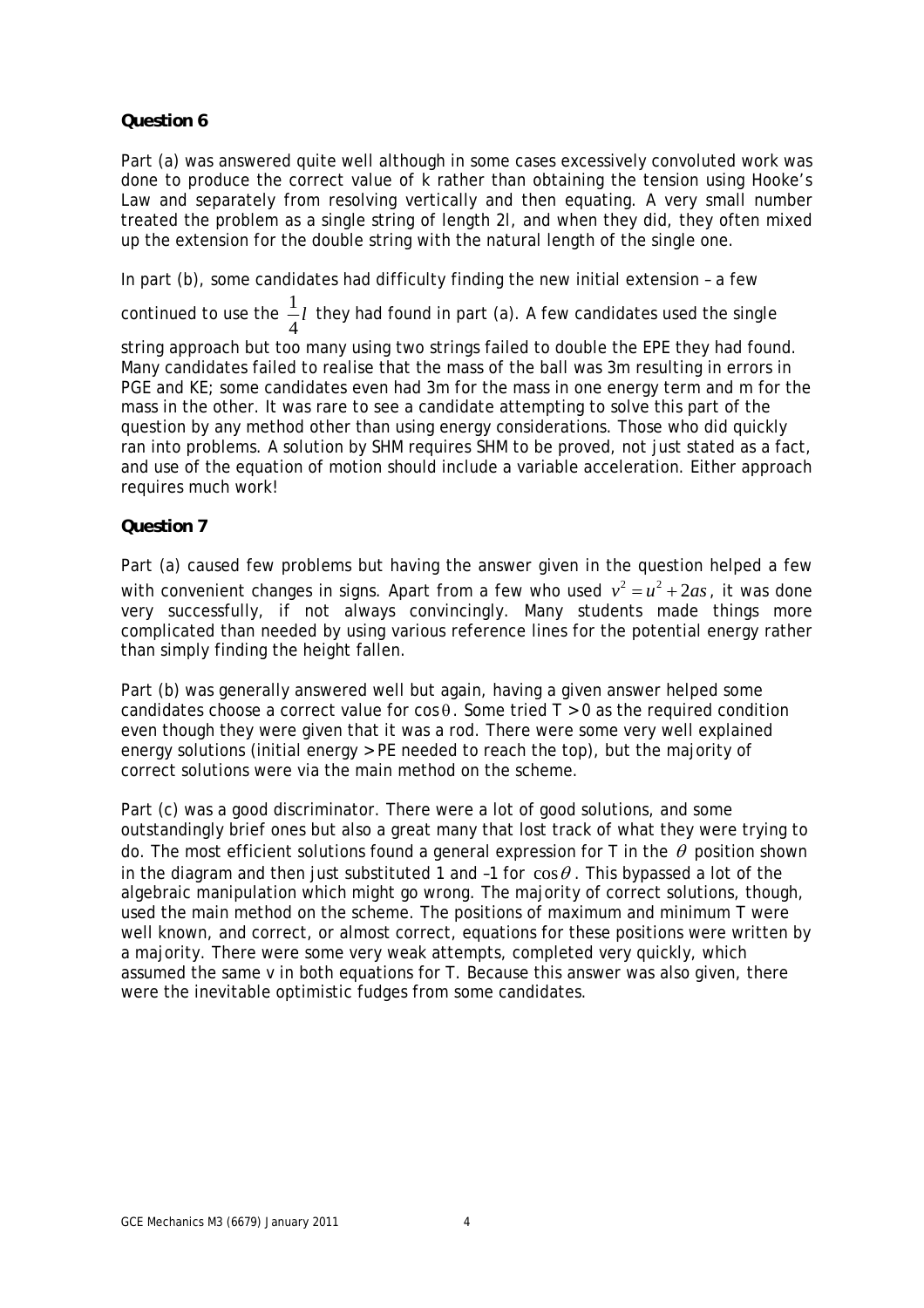#### **Grade Boundaries**

Grade boundaries for this, and all other papers, can be found on the website on this link: http://www.edexcel.com/iwantto/Pages/grade-boundaries.aspx